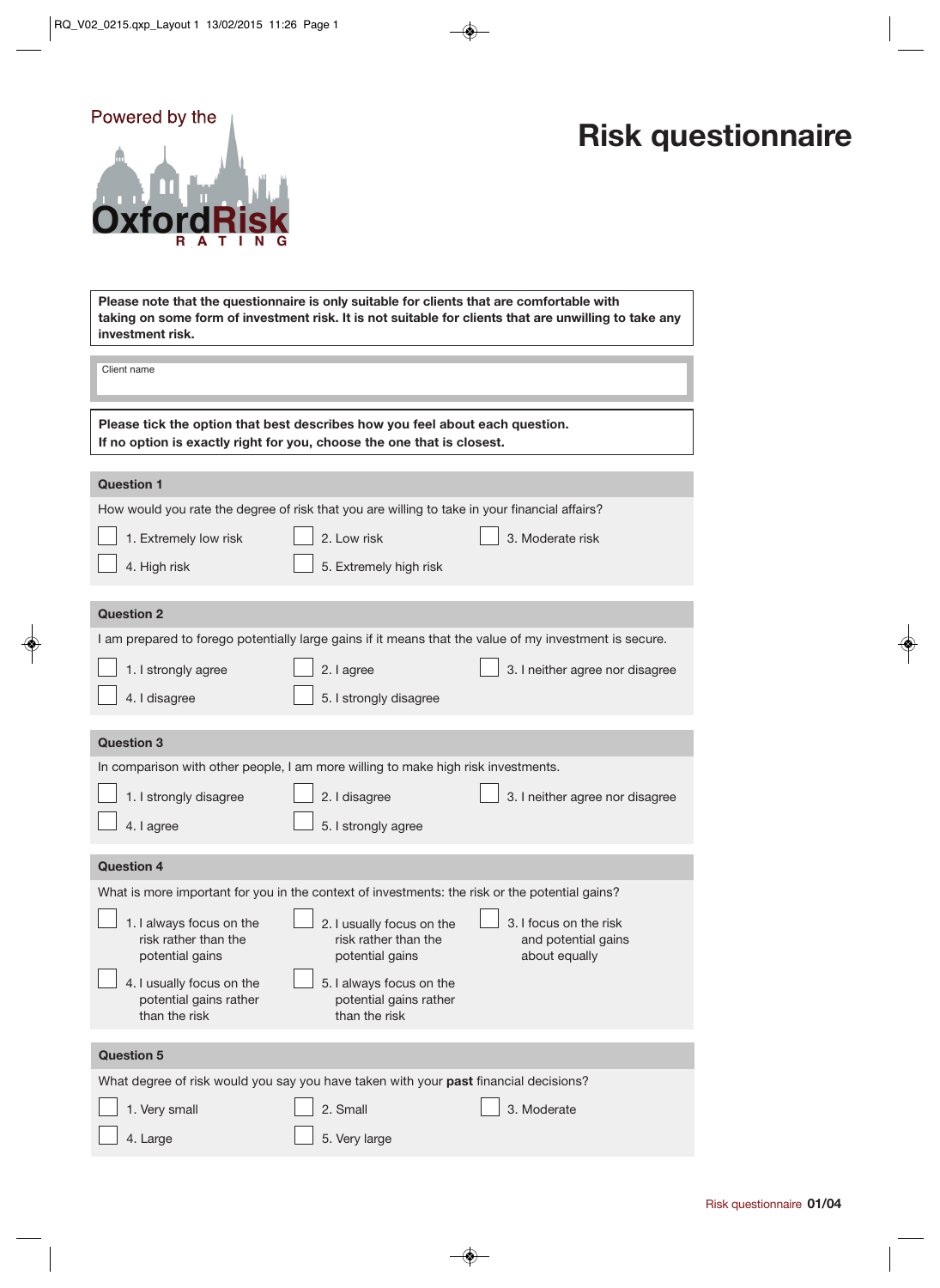| <b>Question 6</b>                                                                                                                                                                                                                                   |                                                                     |                                                                                                                                        |   |                                                                    |   |
|-----------------------------------------------------------------------------------------------------------------------------------------------------------------------------------------------------------------------------------------------------|---------------------------------------------------------------------|----------------------------------------------------------------------------------------------------------------------------------------|---|--------------------------------------------------------------------|---|
| What degree of risk do you wish to take with your future financial decisions?                                                                                                                                                                       |                                                                     |                                                                                                                                        |   |                                                                    |   |
| 1. A very small amount of<br>risk with very small<br>potential returns<br>4. A large amount of<br>risk with large<br>potential returns                                                                                                              |                                                                     | 2. A small amount of<br>risk with small<br>potential returns<br>5. A very large amount<br>of risk with very large<br>potential returns |   | 3. A moderate amount of<br>risk with moderate<br>potential returns |   |
| <b>Question 7</b>                                                                                                                                                                                                                                   |                                                                     |                                                                                                                                        |   |                                                                    |   |
| Have you ever borrowed money for the purposes of making an investment (other than for a mortgage)?                                                                                                                                                  |                                                                     |                                                                                                                                        |   |                                                                    |   |
| <b>No</b>                                                                                                                                                                                                                                           | Yes                                                                 |                                                                                                                                        |   |                                                                    |   |
|                                                                                                                                                                                                                                                     |                                                                     |                                                                                                                                        |   |                                                                    |   |
| <b>Question 8</b>                                                                                                                                                                                                                                   |                                                                     |                                                                                                                                        |   |                                                                    |   |
| Would you borrow money for the purposes of making an investment (other than for a mortgage) in the future?                                                                                                                                          |                                                                     |                                                                                                                                        |   |                                                                    |   |
| <b>No</b>                                                                                                                                                                                                                                           | Yes                                                                 |                                                                                                                                        |   |                                                                    |   |
|                                                                                                                                                                                                                                                     |                                                                     |                                                                                                                                        |   |                                                                    |   |
| <b>Question 9</b>                                                                                                                                                                                                                                   |                                                                     |                                                                                                                                        |   |                                                                    |   |
| (Parts a, b, c, d, e, f) Experts tell us that as the value of investments can go up and down, we should<br>be prepared to weather a downturn.<br>How upset would you be if the value of your investments fell by the following amounts in one year? |                                                                     |                                                                                                                                        |   |                                                                    |   |
| <b>Percentage fall</b>                                                                                                                                                                                                                              | How upset would you be on a scale of 1 to 5?                        |                                                                                                                                        |   |                                                                    |   |
|                                                                                                                                                                                                                                                     | (1=not at all upset, 5=very upset). Tick the number that fits best. |                                                                                                                                        |   |                                                                    |   |
| a) $5%$                                                                                                                                                                                                                                             | 1                                                                   | $\overline{c}$                                                                                                                         | 3 | 4                                                                  | 5 |
| b) $10%$                                                                                                                                                                                                                                            | 1                                                                   | 2                                                                                                                                      | 3 | 4                                                                  | 5 |
| c) 20%                                                                                                                                                                                                                                              | 1                                                                   | 2                                                                                                                                      | 3 |                                                                    | 5 |
| d) 30%                                                                                                                                                                                                                                              | 1                                                                   | 2                                                                                                                                      | 3 |                                                                    | 5 |
| e) 40%                                                                                                                                                                                                                                              | 1                                                                   | 2                                                                                                                                      | 3 | 4                                                                  | 5 |
| f) 50% or more                                                                                                                                                                                                                                      | 1                                                                   | 2                                                                                                                                      | 3 |                                                                    | 5 |
|                                                                                                                                                                                                                                                     |                                                                     |                                                                                                                                        |   |                                                                    |   |
| <b>Question 10</b>                                                                                                                                                                                                                                  |                                                                     |                                                                                                                                        |   |                                                                    |   |
| Financial advisers usually invest money (in a 'portfolio') across a spread of investments.                                                                                                                                                          |                                                                     |                                                                                                                                        |   |                                                                    |   |

What sort of spread of investments would you find most appealing, for example,

Portfolio 1 with 100% low risk/low return or Portfolio 5 with 100% high risk/high return? Please tick the portfolio that best fits what you would prefer.

|             | <b>High risk/Return</b> | <b>Medium risk/Return</b> | Low risk/Return |
|-------------|-------------------------|---------------------------|-----------------|
| Portfolio 1 | 0%                      | 0%                        | 100%            |
| Portfolio 2 | 10%                     | 20%                       | 70%             |
| Portfolio 3 | 20%                     | 60%                       | 20%             |
| Portfolio 4 | 70%                     | 20%                       | 10%             |
| Portfolio 5 | 100%                    | 0%                        | 0%              |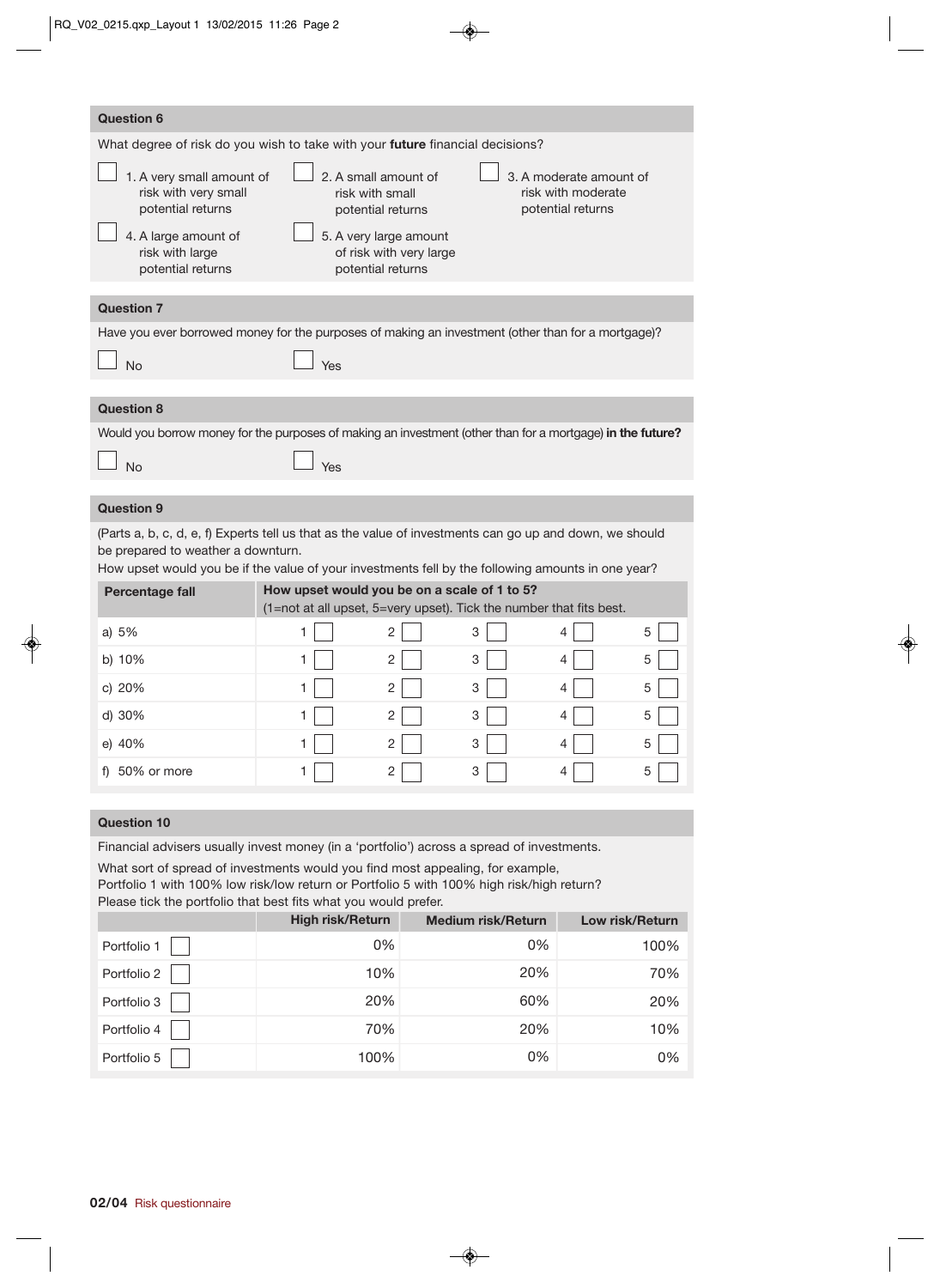| <b>Question 11</b>                                                                                                                                                                                                                                                                                                                                                                                                                                                                                                                                                                                                                                                                                                         |                                                                                                                                                                                                               |                                            |  |  |
|----------------------------------------------------------------------------------------------------------------------------------------------------------------------------------------------------------------------------------------------------------------------------------------------------------------------------------------------------------------------------------------------------------------------------------------------------------------------------------------------------------------------------------------------------------------------------------------------------------------------------------------------------------------------------------------------------------------------------|---------------------------------------------------------------------------------------------------------------------------------------------------------------------------------------------------------------|--------------------------------------------|--|--|
| insurance, travel insurance etc.)                                                                                                                                                                                                                                                                                                                                                                                                                                                                                                                                                                                                                                                                                          | What is the current amount of insurance you buy (life insurance, home insurance, medical                                                                                                                      |                                            |  |  |
| 1. Much less than most<br>people I know                                                                                                                                                                                                                                                                                                                                                                                                                                                                                                                                                                                                                                                                                    | 2. Less than most<br>people I know                                                                                                                                                                            | 3. About the same as<br>most people I know |  |  |
| 4. More than most<br>people I know                                                                                                                                                                                                                                                                                                                                                                                                                                                                                                                                                                                                                                                                                         | 5. Much more than most<br>people I know                                                                                                                                                                       |                                            |  |  |
| <b>Question 12</b>                                                                                                                                                                                                                                                                                                                                                                                                                                                                                                                                                                                                                                                                                                         |                                                                                                                                                                                                               |                                            |  |  |
| insurance, medical insurance, travel insurance etc.)                                                                                                                                                                                                                                                                                                                                                                                                                                                                                                                                                                                                                                                                       | What is the amount of insurance that you intend to buy in the future (life insurance, home                                                                                                                    |                                            |  |  |
| 1. Much less than most<br>people I know                                                                                                                                                                                                                                                                                                                                                                                                                                                                                                                                                                                                                                                                                    | 2. Less than most<br>people I know                                                                                                                                                                            | 3. About the same as<br>most people I know |  |  |
| 4. More than most<br>people I know                                                                                                                                                                                                                                                                                                                                                                                                                                                                                                                                                                                                                                                                                         | 5. Much more than most<br>people I know                                                                                                                                                                       |                                            |  |  |
| <b>Question 13</b>                                                                                                                                                                                                                                                                                                                                                                                                                                                                                                                                                                                                                                                                                                         |                                                                                                                                                                                                               |                                            |  |  |
| out of the markets and cash it in?                                                                                                                                                                                                                                                                                                                                                                                                                                                                                                                                                                                                                                                                                         | If you didn't require access to your invested capital for at least six years in the future, for how long<br>would you be prepared to see your invested capital go down in value before you decided to take it |                                            |  |  |
| 1. I would cash it in if there<br>was any loss in value                                                                                                                                                                                                                                                                                                                                                                                                                                                                                                                                                                                                                                                                    | 2. Up to 6 months                                                                                                                                                                                             | 3. Up to 1 year                            |  |  |
| 4. Up to 2 years                                                                                                                                                                                                                                                                                                                                                                                                                                                                                                                                                                                                                                                                                                           | 5. More than 2 years                                                                                                                                                                                          |                                            |  |  |
| <b>Question 14</b>                                                                                                                                                                                                                                                                                                                                                                                                                                                                                                                                                                                                                                                                                                         |                                                                                                                                                                                                               |                                            |  |  |
| high returns.                                                                                                                                                                                                                                                                                                                                                                                                                                                                                                                                                                                                                                                                                                              | I can tolerate the risk of large losses in my investments in order to increase the likelihood of achieving                                                                                                    |                                            |  |  |
| 1. I strongly agree                                                                                                                                                                                                                                                                                                                                                                                                                                                                                                                                                                                                                                                                                                        | 2. I agree                                                                                                                                                                                                    | 3. I neither agree nor disagree            |  |  |
| 4. I disagree                                                                                                                                                                                                                                                                                                                                                                                                                                                                                                                                                                                                                                                                                                              | 5. I strongly disagree                                                                                                                                                                                        |                                            |  |  |
| <b>Question 15</b>                                                                                                                                                                                                                                                                                                                                                                                                                                                                                                                                                                                                                                                                                                         |                                                                                                                                                                                                               |                                            |  |  |
|                                                                                                                                                                                                                                                                                                                                                                                                                                                                                                                                                                                                                                                                                                                            | If my stocks and shares dropped in value by 20%, I would take that as good time to:                                                                                                                           |                                            |  |  |
| 1. Sell them                                                                                                                                                                                                                                                                                                                                                                                                                                                                                                                                                                                                                                                                                                               | 2. Do nothing                                                                                                                                                                                                 | 3. Buy more stocks and shares              |  |  |
| <b>Question 16</b>                                                                                                                                                                                                                                                                                                                                                                                                                                                                                                                                                                                                                                                                                                         |                                                                                                                                                                                                               |                                            |  |  |
| Suppose that you are considering investing €20,000. You are selecting one investment from the<br>six possibilities shown below.<br>There is a 50:50 chance that the investment will decrease in value, in which case you could end up<br>with an amount as low as that shown in the left-hand box. Likewise, there is 50:50 chance that it<br>will increase in value, in which case you could end up with an amount as high as that shown in the<br>right-hand box.<br>For example, Investment A will always result in you ending up with your original sum of €20,000,<br>whilst Investment F could result in between €14,000 and €52,000.<br>As you go from A to F your expected return increases but so does your risk. |                                                                                                                                                                                                               |                                            |  |  |
| Please indicate which investment you would prefer                                                                                                                                                                                                                                                                                                                                                                                                                                                                                                                                                                                                                                                                          |                                                                                                                                                                                                               |                                            |  |  |
| <b>Investment A</b><br>€20,000<br>€20,000                                                                                                                                                                                                                                                                                                                                                                                                                                                                                                                                                                                                                                                                                  | <b>Investment B</b><br>€19,000<br>€24,000                                                                                                                                                                     | <b>Investment C</b><br>€31,000<br>€18,000  |  |  |
| <b>Investment D</b><br>€38,000<br>€17,000                                                                                                                                                                                                                                                                                                                                                                                                                                                                                                                                                                                                                                                                                  | <b>Investment E</b><br>€45,000<br>€15,000                                                                                                                                                                     | <b>Investment F</b><br>€14,000<br>€52,000  |  |  |